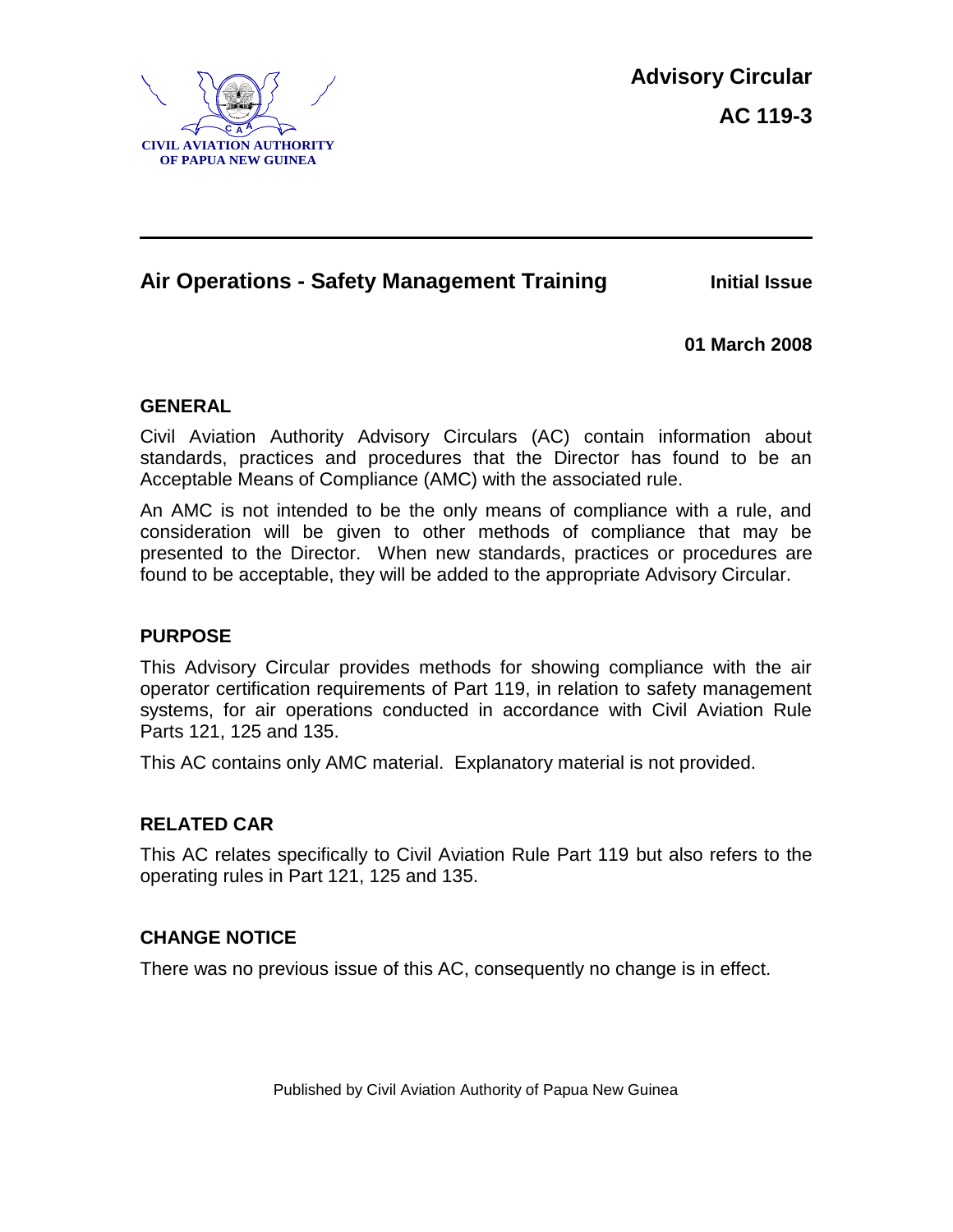# **1. TABLE OF CONTENTS**

| 1. |  |
|----|--|
| 2. |  |
| 3. |  |
| 4. |  |
| 5. |  |
| 6. |  |
|    |  |
|    |  |
|    |  |
|    |  |
|    |  |
|    |  |
|    |  |
|    |  |
|    |  |
|    |  |
|    |  |
|    |  |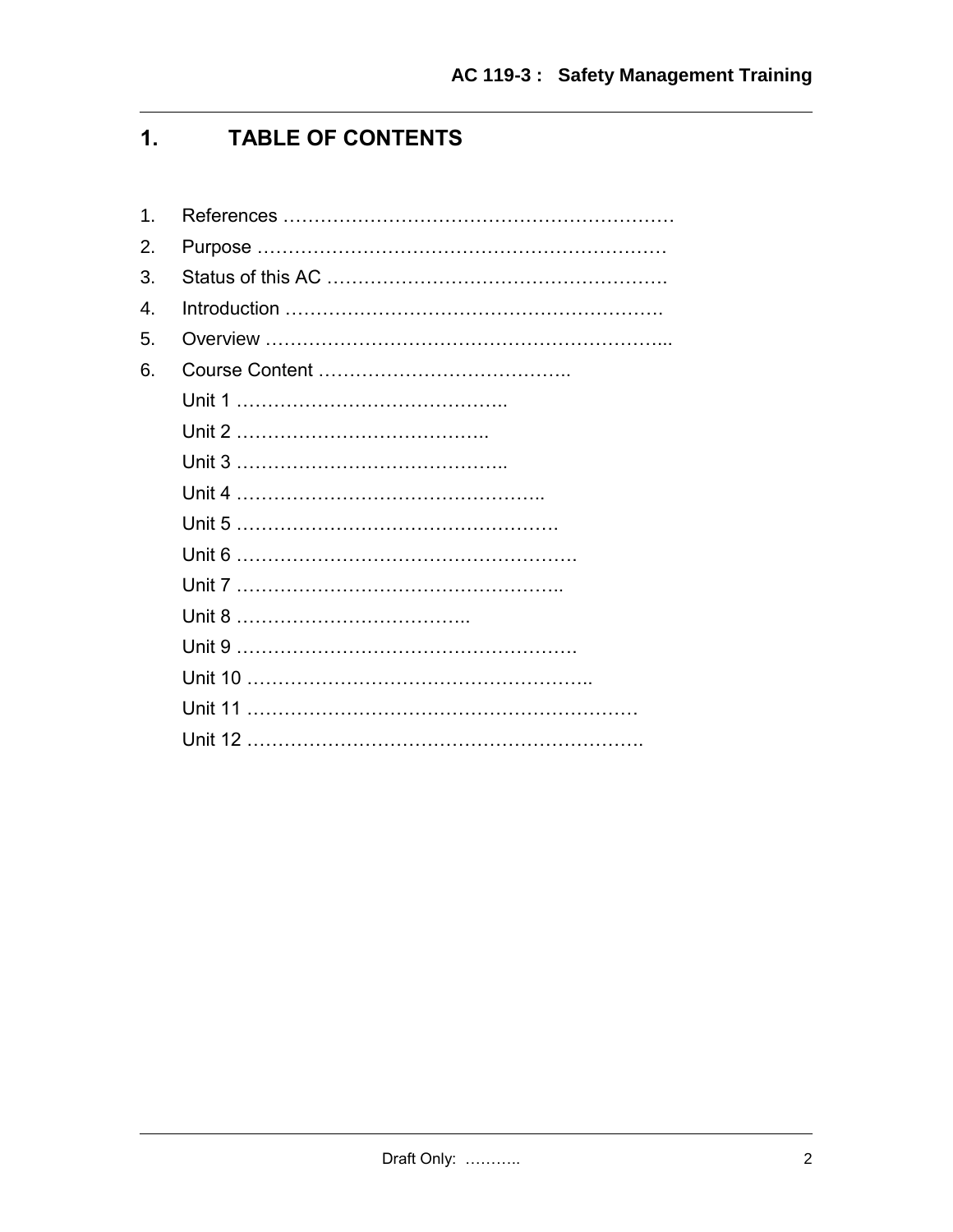# **2. INTRODUCTION**

This document sets out the criteria for a training course for Safety Managers. These are individuals who are, or will be, responsible for the implementation and maintenance of an AOC's Safety Management System ("SMS"), within the meaning of Part 119, Subpart D.

With any new process or system it is essential that the management representative responsible for the activity be appropriately trained to implement and continuously improve the system. Only with qualified management experience driving the process will a capable system evolve.

The suggested course criteria contained in this AC is intended to provide the training organisation with the core training components necessary to establish a course of safety management training. The person who successfully completes this training will be expected to have the skills necessary to implement and maintain a safety management system as required by Part 119, Subpart D.

This suggested criteria should not be seen as limiting further expansion of the training course beyond these minimum recommended components.

# **3. OVERVIEW**

o

A training course for Safety Managers ("the Course") should teach the Safety Manager how to design, implement and maintain a SMS. The Course should address the four general requirements of SMS's, which are as follows:

# **Senior management commitment to SMS**

Chief Executives Officers or managers should demonstrate commitment by:

- Specifying the company's SMS standards;
- Allocating adequate resources to the SMS;
- Ensuring the standards are known and accepted by all staff; and
- Ensuring there is a system in place so that deviations from the standards are recognized and reported.

# **Reporting and Notification System**

An efficient and effective hazard and occurrence reporting and notification system is needed. This means:

- Hazards and occurrences are reported in a timely manner;
- All staff are encouraged to report hazards, occurrences and safety concerns;
- Procedures are in place to track significant events, and detect unexplained increases in safety related events; and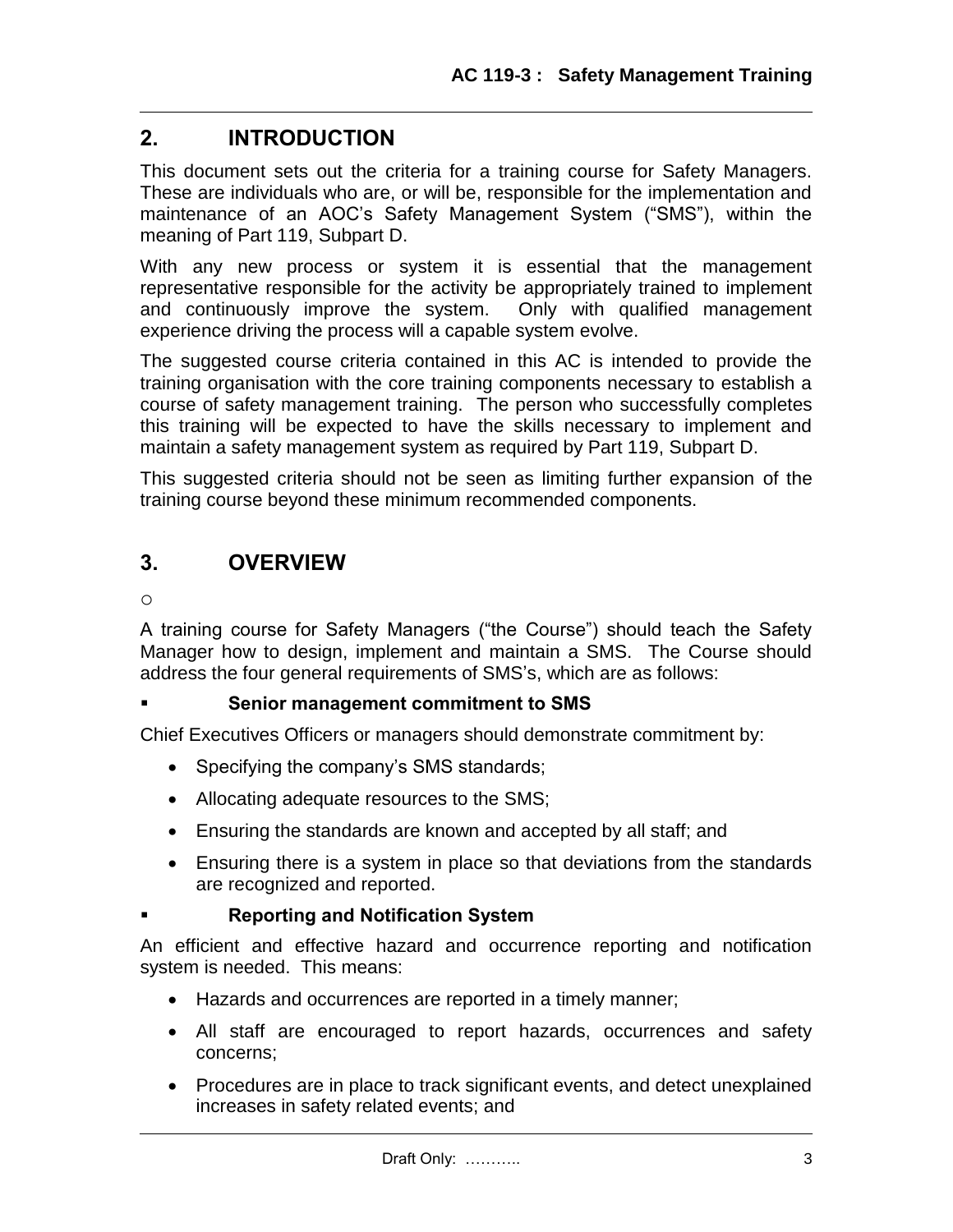• There are processes to regularly review the effectiveness of the company reporting and notification system.

# **Evaluation and follow-up action**

Once an occurrence or hazard is identified, action to defend the operation from the associated risk involved must be taken. This can be done in three ways.

- Eliminate the hazard completely this is the most effective defence, but is sometimes not practical;
- Change operational procedures to minimize the hazard; and
- Warn people about the hazard by itself, this is the least effective action.

# **Maintenance of Standards**

To maintain standards, staff support is needed. This requires:

- That selected staff are involved in developing the standards;
- Responsibilities being clearly defined; and
- All staff consistently achieve the standards.

# **4. COURSE CONTENT**

The Course should address the following twelve features of a SMS. Each feature should be taught as a separate unit of study with reference to the overview above. However, it is important that the Safety Manager learns how each unit works in conjunction with every other unit. Problem based learning is encouraged. The units, together with their purpose, learning outcomes and assessment methods are as follows:

# **UNIT ONE - SENIOR MANAGEMENT COMMITMENT:**

#### *Unit Rationale:*

The purpose of this unit is to educate the student on the importance of top management commitment to, providing initiative to, and application of an SMS and how to achieve these management objectives.

# *Learning Outcomes:*

The Safety Manager will learn to:

- Assist senior management to demonstrate commitment to the SMS to employees by a variety of techniques including leading by example; and
- Inform and update senior managers' knowledge of an organisation's SMS.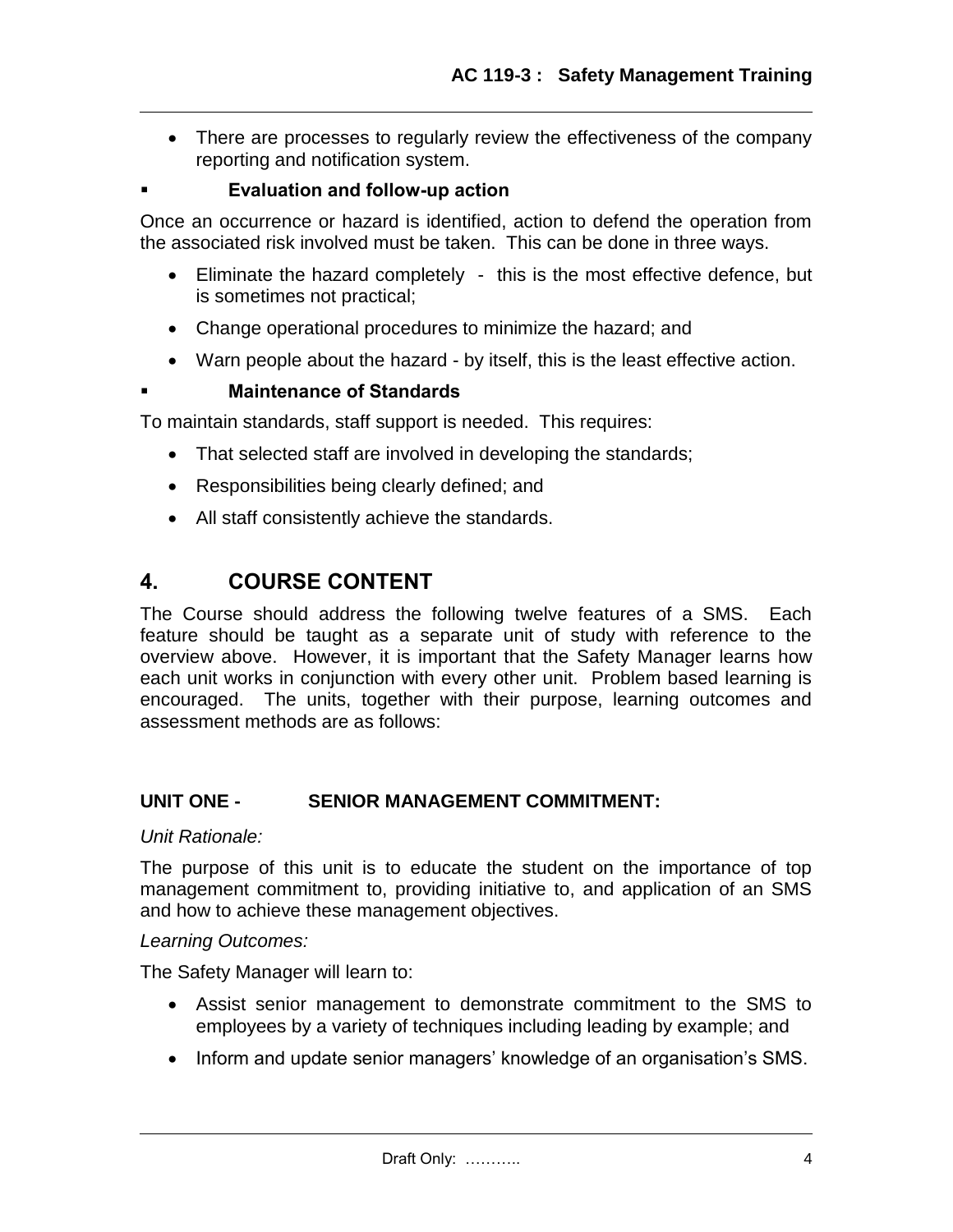*Assessment Method:*

- Problem based questions;
- Demonstration of techniques for communicating with senior management; and
- Practical exercises.

# **UNIT TWO - RESPONSIBILITY FOR THE SMS**

#### *Unit Rationale:*

It is important that Safety Managers are aware of their organisational role and how they should interact with the other people and groups within the organisation. This includes understanding how to simultaneously perform the functions of a Safety Manager alongside other responsibilities when required (especially useful for a small GA operator where the Safety Manager may also be, for example, the head of flying operations). Safety Managers who understand their own responsibilities may then implement a system in which everyone in the organisation can perform his/her role in the SMS.

#### *Learning Outcomes:*

The Safety Manager will learn to:

- Determine an organisation's structure efficiently and accurately including lines of communication and authority within an organisation; and
- Design systems for the maintenance and revision of the SMS, within a wide range of organisational structures, including inputs, outputs and feedback from all staff.

#### *Assessment Methods:*

The student should be assessed by:

- Problem based questions;
- Observations; and
- Demonstration of the ability to formally report on an organisation's management structure (flow charts, etc.).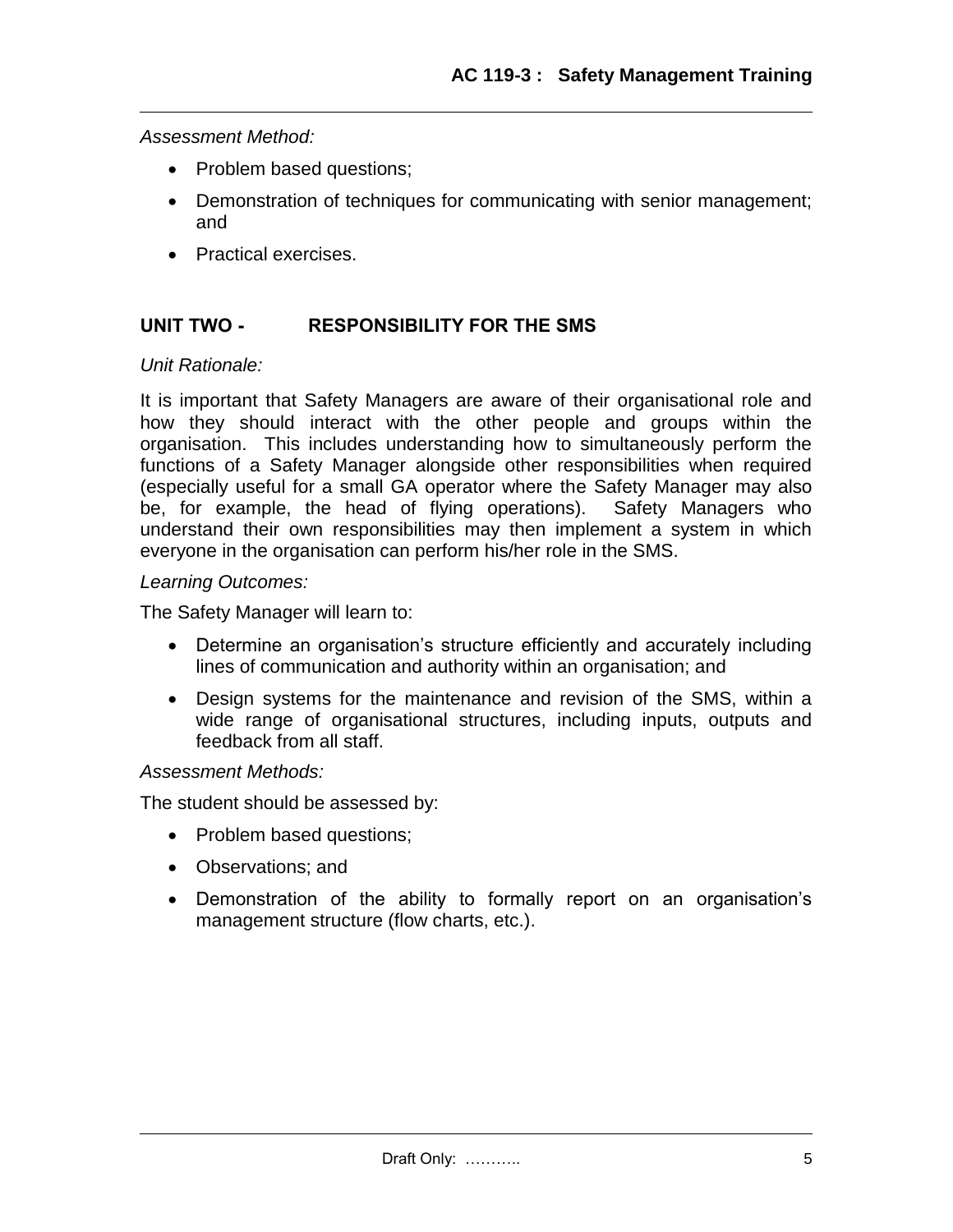# **UNIT THREE - ESTABLISHMENT OF A SAFETY ACTION GROUP**

#### *Unit Rationale:*

It is important for an organisation to have a Safety Action Group that is an integral and essential part of management at every level. It is important that the Safety Manager understands that a Safety Action Group is not a 'paper tiger'.

#### *Learning Outcomes:*

The Safety Manager will learn to:

- Recognise the links between a SMS, the role of the Safety Action Group and an organisation's safety culture (including the effects of a poorly functioning safety action group) and be able to determine if the organisation's structure is such that a formalized Safety Action Group is appropriate.
- Identify those in an organisation who should constitute a Safety Action Group from time to time.
- Develop systems to implement a Safety Action Group's decisions and monitor that implementation.
- Be aware of methods to encourage the flow of information to the Safety Action Group, including the implications of blame free reporting of unsafe behaviour (covered in more detail in Unit 5).

#### *Assessment Methods:*

The student should be assessed by:

- Preparing sample documentation for reporting, etc:
- Designing systems to support safety action groups;
- Questioning;
- Observations: and
- Practical exercises.

#### **UNIT FOUR - HAZARD IDENTIFICATION AND RISK MANAGEMENT**

#### *Unit Rationale:*

Hazard Identification and Risk Management are crucial to understanding the practical threats to safety in an organisation. It is essential that these two processes are part of an organisation's SMS so that the maximum increases in safety can be achieved.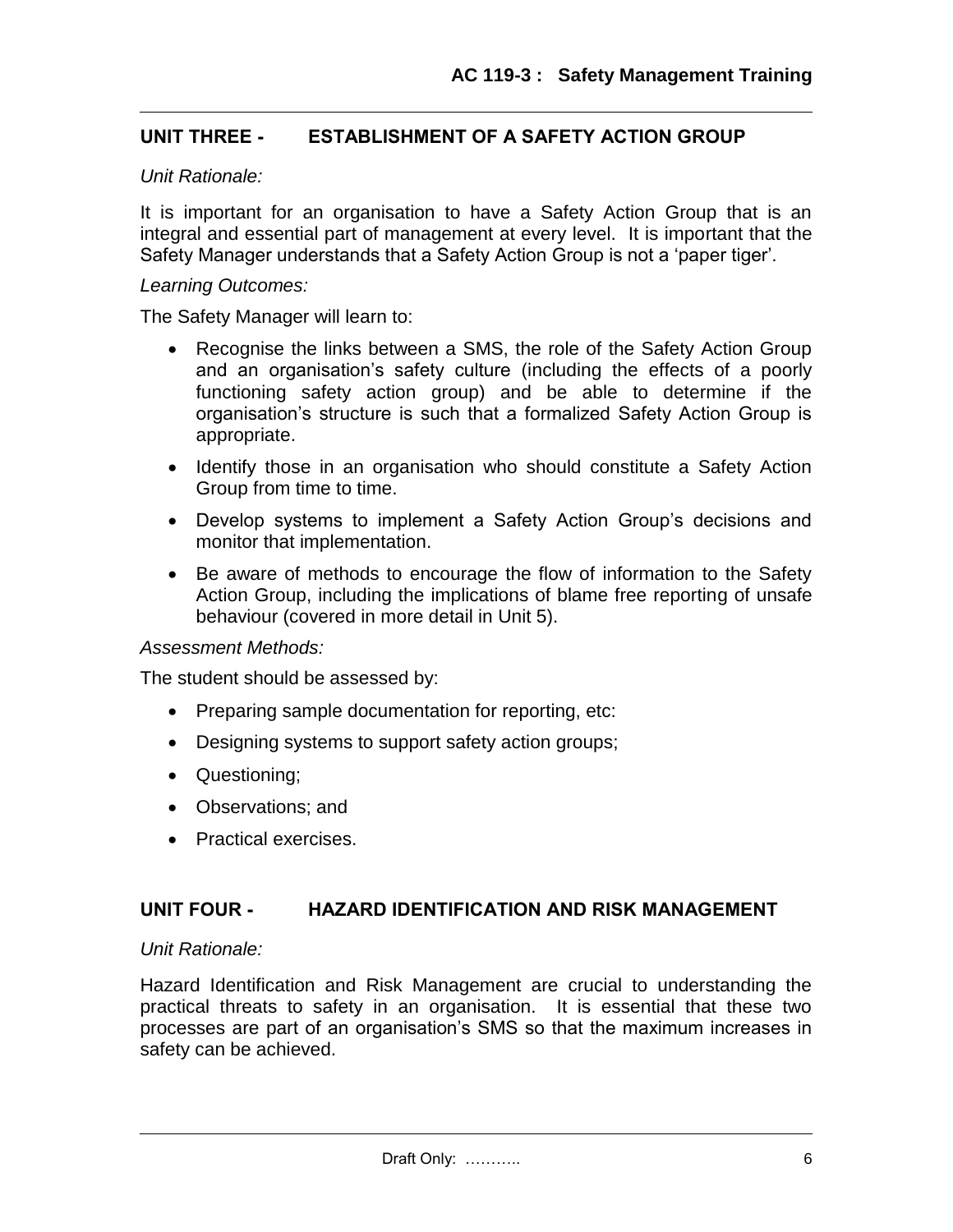### *Learning Outcomes:*

The Safety Manager will learn to:

- Determine "safety hazard" and "safety risk";
- Identify hazards and risks using a variety of tested methods;
- Identify who to include in discussion groups who work to identify, prioritise and manage hazards and be aware of methods to assist these groups in their decision making processes;
- Enlist the assistance of any employee or manager to assist in mitigating a particular hazard - remembering that safety improvement is the obligation of all members of an organisation; and
- Demonstrate the ability to develop and utilize an effective Risk Management Tool.

#### *Assessment Methods:*

The student should be assessed by:

- Problem based questions;
- A report on a method for hazard identification and hazard management that identifies the method's strengths and weaknesses;
- Observation; and
- Practical exercises.

# **UNIT FIVE - ONGOING OCCURRENCE AND HAZARD REPORTING SYSTEM**

#### *Unit Rationale:*

It is important to maximise the quality and flow of safety hazard information. An important strategy, though one which is often difficult to implement, is to deal with reports of unsafe behaviours in a way which does not discourage further reporting.

#### *Learning Outcomes:*

The Safety Manager will learn to:

- Take advantage of existing reporting systems and develop further improvements to suit new situations, as appropriate;
- Determine what needs to be reported and by whom;
- Establish systems to ensure that reports are disseminated and acted upon;
- Avoid "shooting the messenger" to promote future reporting; and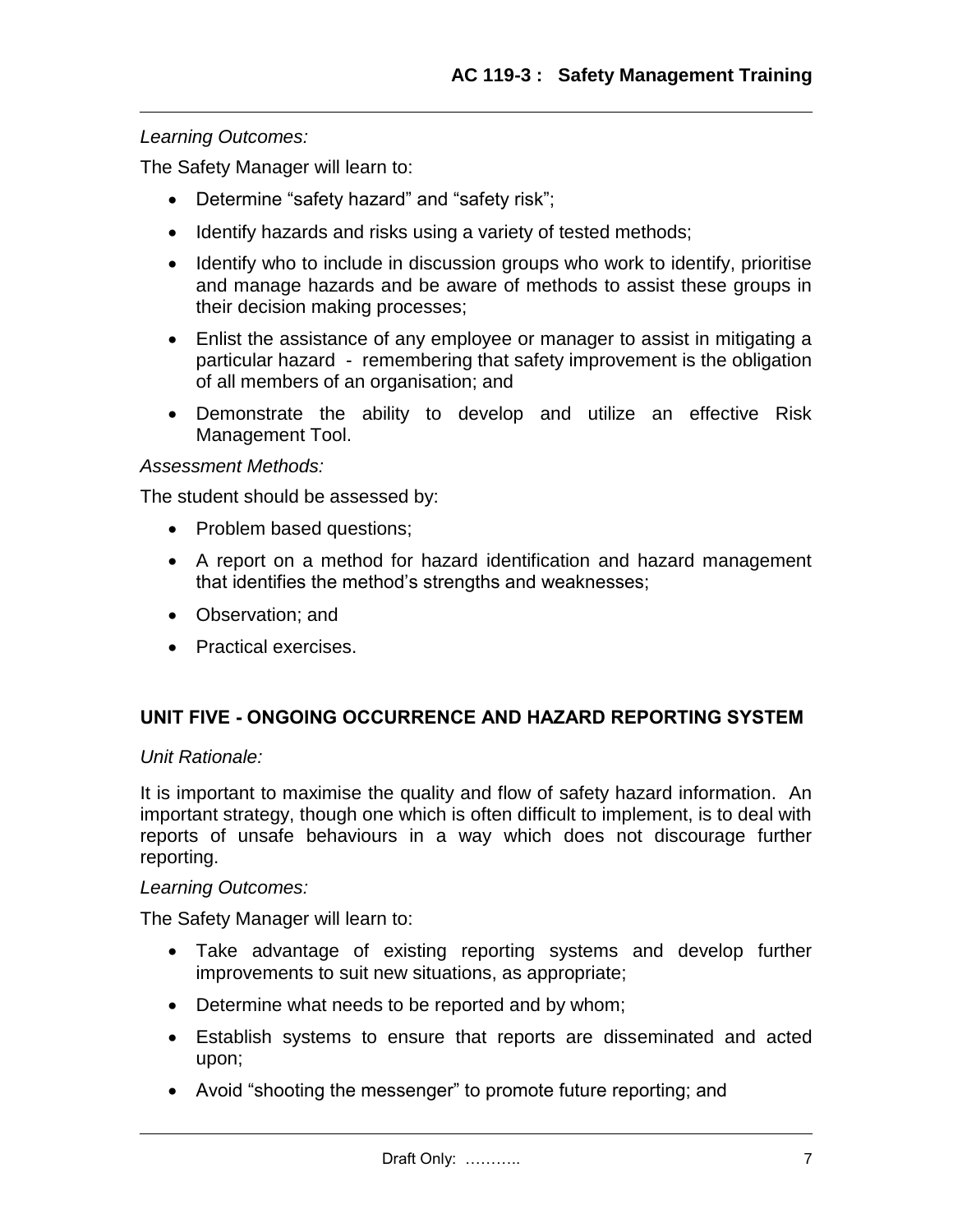Develop and implement Data Management and Analysis processes.

*A*s*sessment Methods:*

The student should be assesses by:

- Problem based written questions;
- Observation; and
- Practical exercises.

#### **UNIT SIX - ESTABLISHING AND MAINTAINING A POSITIVE SAFETY CULTURE**

#### *Unit Rationale:*

It is important that a Safety Manager understands what a safety culture is and the various approaches to establishing a safety culture. In particular, the student should understand how an SMS can alter an organisation's safety culture.

#### *Learning Outcomes:*

The Safety manager will learn to:

- Establish communication systems and understand communication techniques;
- Discuss with staff the nature of a positive safety culture and its theoretical foundations;
- Apply methods for assessing safety culture and appreciate their limitations;
- Know how to promote a positive safety culture within the context of every aspect of a SMS;
- Manage expectations, given the often gradual nature of cultural change; and
- When responding to system reports, distinguish between an employee who may have been a victim of organisational deficiencies or improper management pressures from an employee who conducted him/her self negligently or unsafely of his/her own volition and to respond appropriately.

#### *Assessment Methods:*

The student should be assessed by:

- Problem based questions on methods of cultural change:
- Questioning; and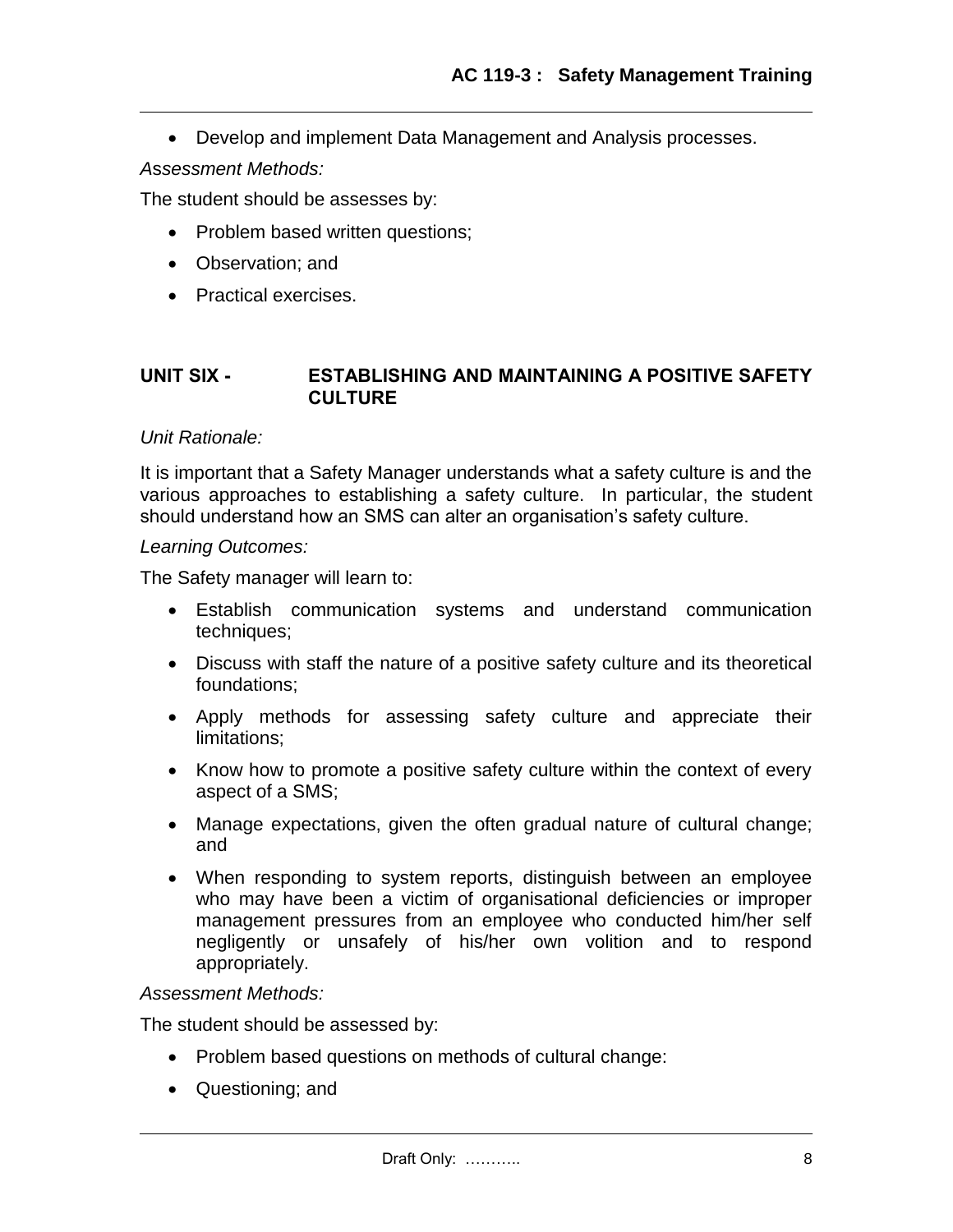• Practical exercises.

#### **UNIT SEVEN - SAFETY INDUCTION AND RECURRENT TRAINING**

#### *Unit Rationale:*

It is crucial to promote the application of SMSs and for every employee to be involved.

#### *Learning Outcomes:*

The Safety Manager will learn to:

- Record and review the current level of training, achievements and acceptance of SMSs by every employee;
- Realise that the form and content of safety training will have an impact on safety culture;
- Train all employees to work on managing their own safety as active SMS members; and
- Recognise the use informal opportunities to instruct employees and management on safety.

*Assessment Methods:*

- Problem based questions;
- Observations; and
- Demonstration of technique.

#### **UNIT EIGHT - SAFETY AUDIT/ASSESSMENT**

#### *Unite Rationale:*

Safety assessments are an important part of a SMS. It is important for Safety Managers to remain conscious of the overall objectives of an audit so that they are focused on safety improvement and not punishment. Further, audits represent an opportunity to demonstrate management commitment to the SMS. Within the context of a SMS, for example, an auditor should wear all appropriate personal protective equipment. A Safety Manager must be aware of these issues.

#### *Learning Outcomes:*

The Safety Manager will learn to:

 Plan an audit; prepare an audit checklist; conduct, report and evaluate the audit;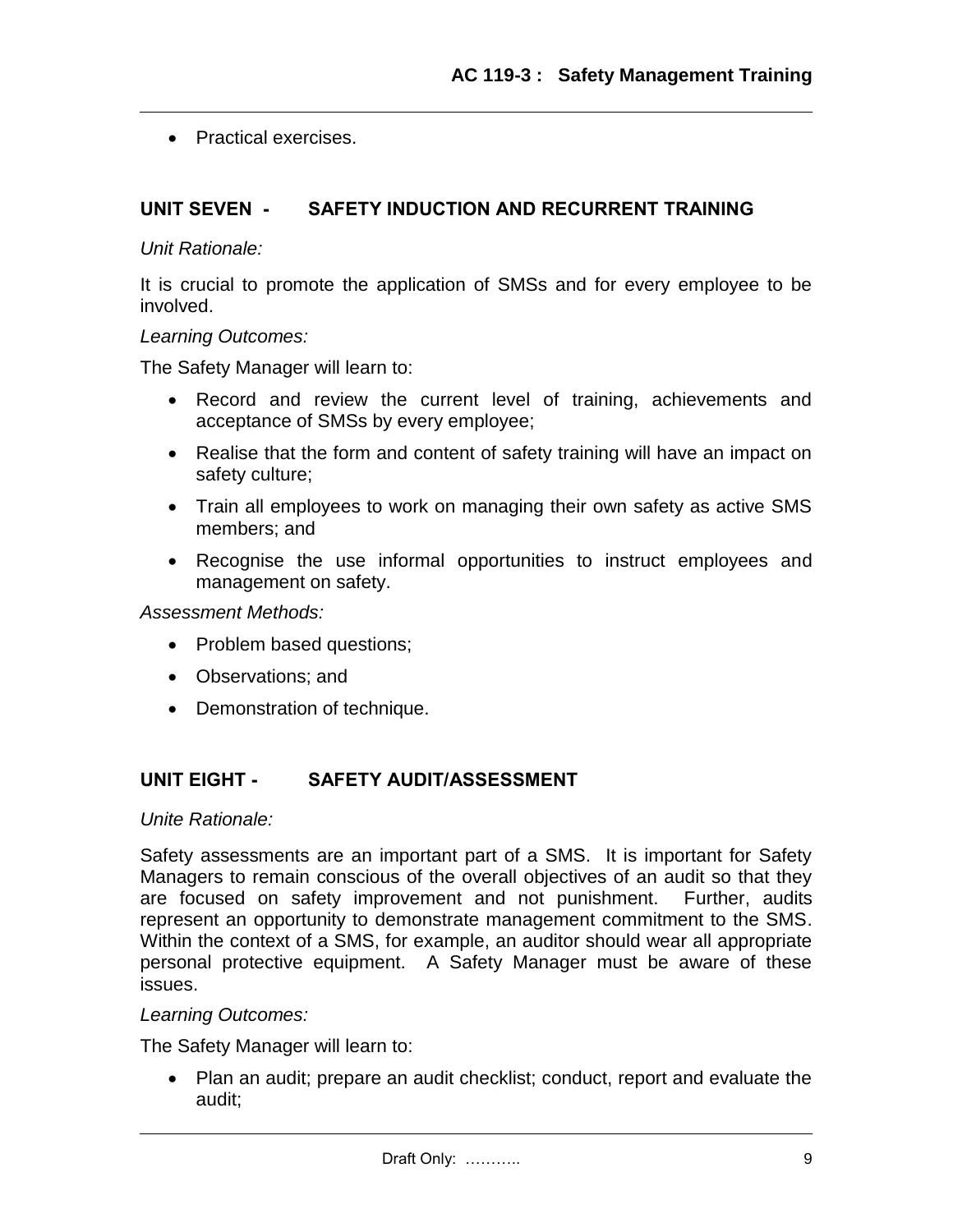- Conduct audits in a way that is non-punitive and identifies successes as well as deficiencies:
- Realize the potential which audits have to impact upon safety culture and to complement all of the processes of the SMS; and
- Manage the SMS administrative processes and apply audit data to improve safety within the SMS.

#### *Assessment Methods:*

Students should:

- Demonstrate safety audit skills;
- Conduct a practical exercise; and
- Solve problems arising out of sample safety audit data.

### **UNIT NINE - OCCURRENCE REPORTING AND EVALUATION (INCLUDES QUALITY, AUDIT, COMPLIANCE, HAZARDS)**

*Unit Rationale:*

It is important for every organisation to comply with relevant legislation and regulations on reporting. At the same time, reporting and evaluation outcomes can assist the organisation to properly manage and learn from occurrences, incidents and accidents.

#### *Learning Outcomes:*

The Safety Manager will learn to:

- Interpret and comply with laws that apply to reporting of occurrences, incidents and accidents; and
- Analyse occurrence, incident and accident reports to improve organisational safety.

#### *Assessment Methods:*

- Problem based questions; and
- Demonstration of reporting and evaluation techniques.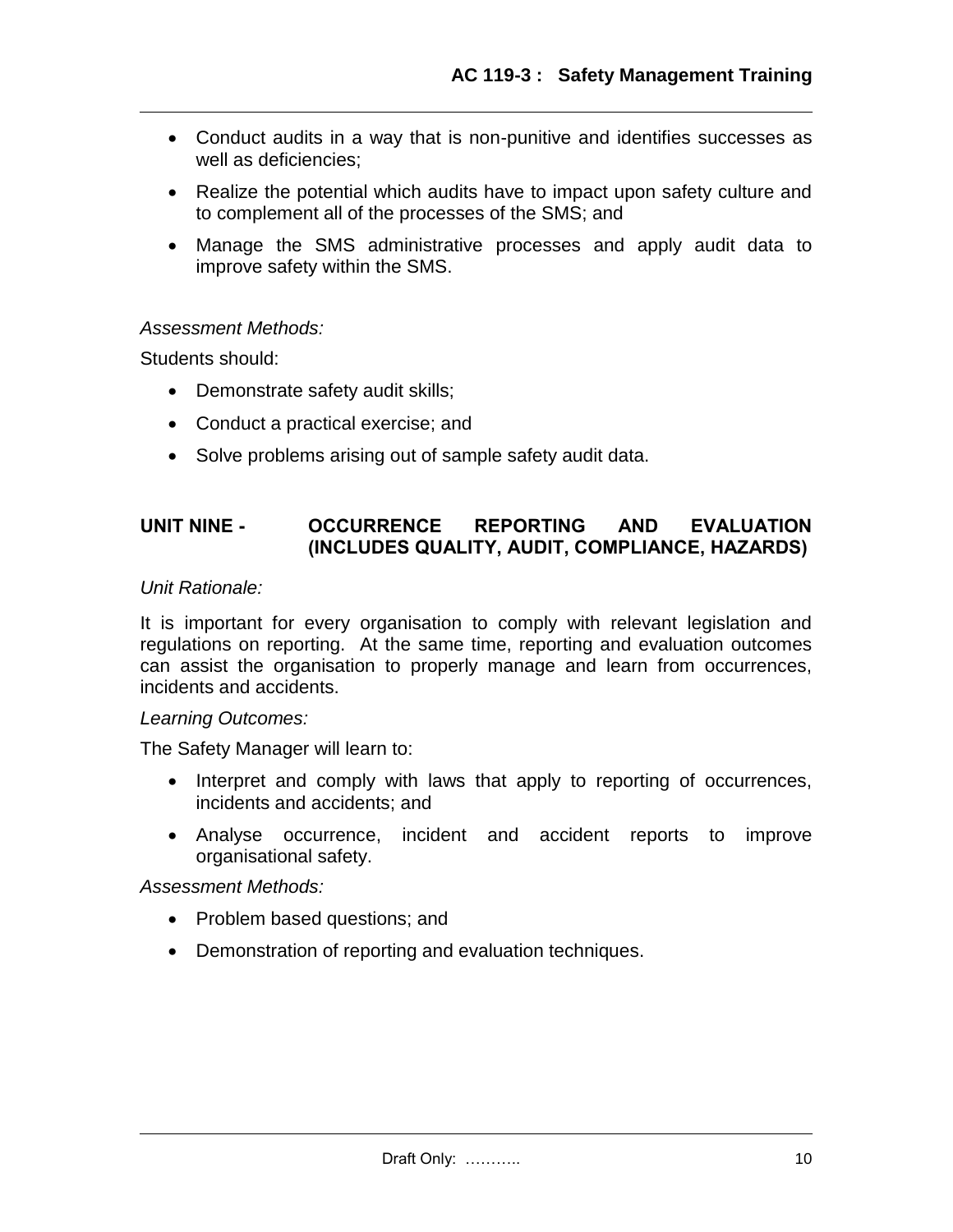#### **UNIT TEN - SMS REVIEW AND EVALUATION**

#### *Unit Rationale:*

It is essential to continually review and evaluate a SMS for the purpose of sustaining and improving it. It is import that the Safety Manager works on helping all members of an organisation to maintain interest in and commitment to the SMS.

#### *Learning Outcomes:*

The Safety Manager will learn to:

- Critically evaluate SMSs to determine its effectiveness;
- Seek out constructive criticism internally or from external sources as required; and
- Promote the SMS using appropriate techniques and to analyse the impact of these techniques on the safety culture. (For example, rewards for a reduction in incidents may simply stifle reporting.)

*Assessment Methods:*

- Critical evaluation of sample SMS scenarios and development of solutions; and
- Problem bases questions.

#### **UNIT ELEVEN - EMERGENCY RESPONSE PLAN**

#### *Unit Rationale:*

It is important that all employees know their role in an emergency. Safety Managers should have the skills to develop an emergency response plan.

#### *Learning Outcomes:*

The Safety manager will learn to:

- Develop a plan and support it with appropriate education, signs and appropriate contacts with emergency services;
- Recognise the psychological impact of disasters on employees, their families and the public, and know what to do; and
- Be aware of how to deal with the media.

#### *Assessment Methods:*

- Develop a component of an emergency response plan;
- Problem based questions; and
- Practical exercises.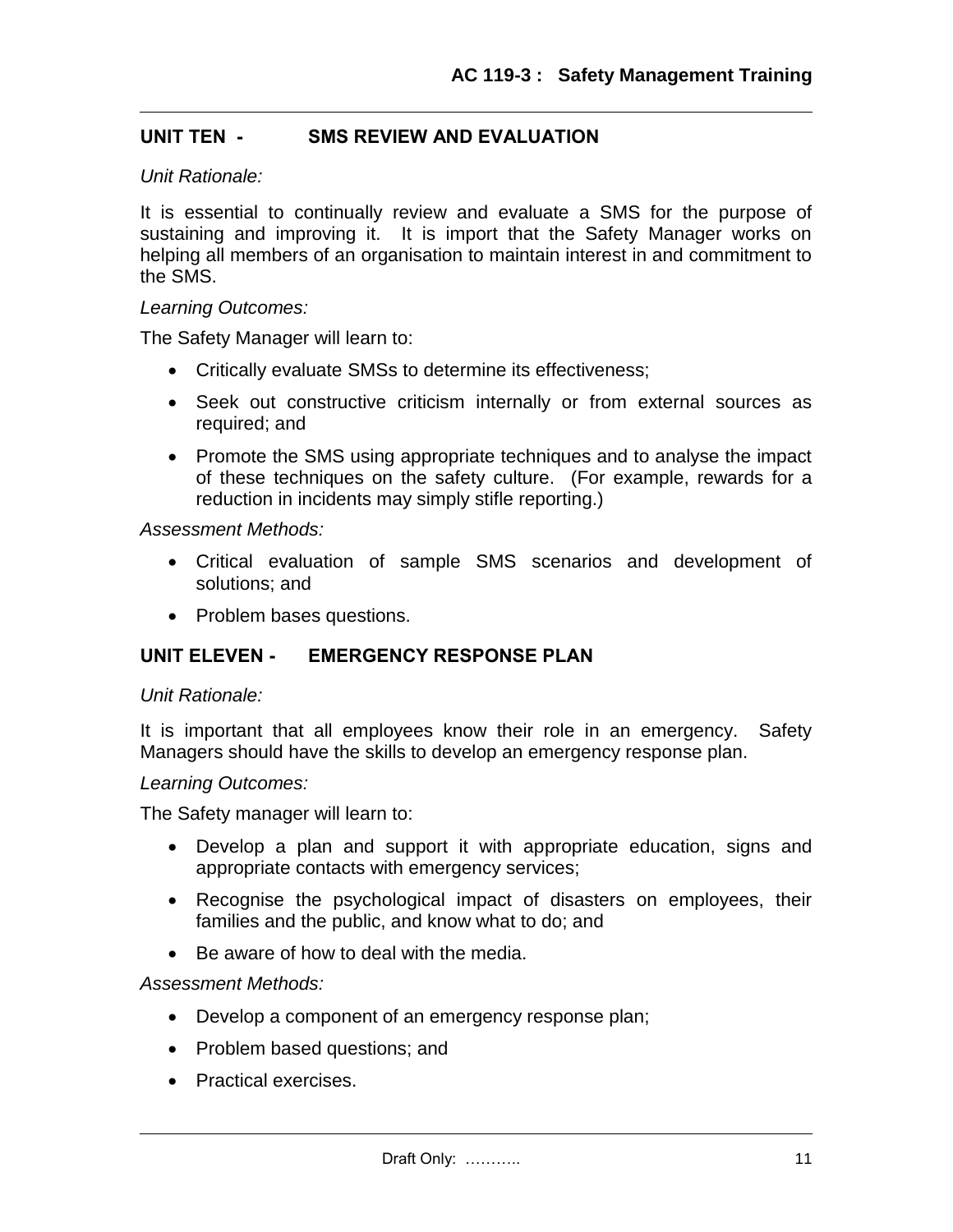# **UNIT TWELVE - DOCUMENTATION**

#### *Unit Rationale:*

Documentation is good evidence of safety practices and it is an excellent source of data for reviews and comparisons with past performance. The SMS must be relevant to all employees and management, and therefore the SMS documentation must be clearly expressed and readily accessible.

#### *Learning Outcomes:*

The Safety Manager will learn to:

- Prepare, update and maintain SMS documentation;
- Record and retain (in a way which renders them useful) all safety related reports and management actions; and
- Establish database systems or direct and advise experts to establish them.

#### *Assessment Methods:*

- *Problem bases questions;*
- *Observations; and*
- *Preparation of sample documentation.*